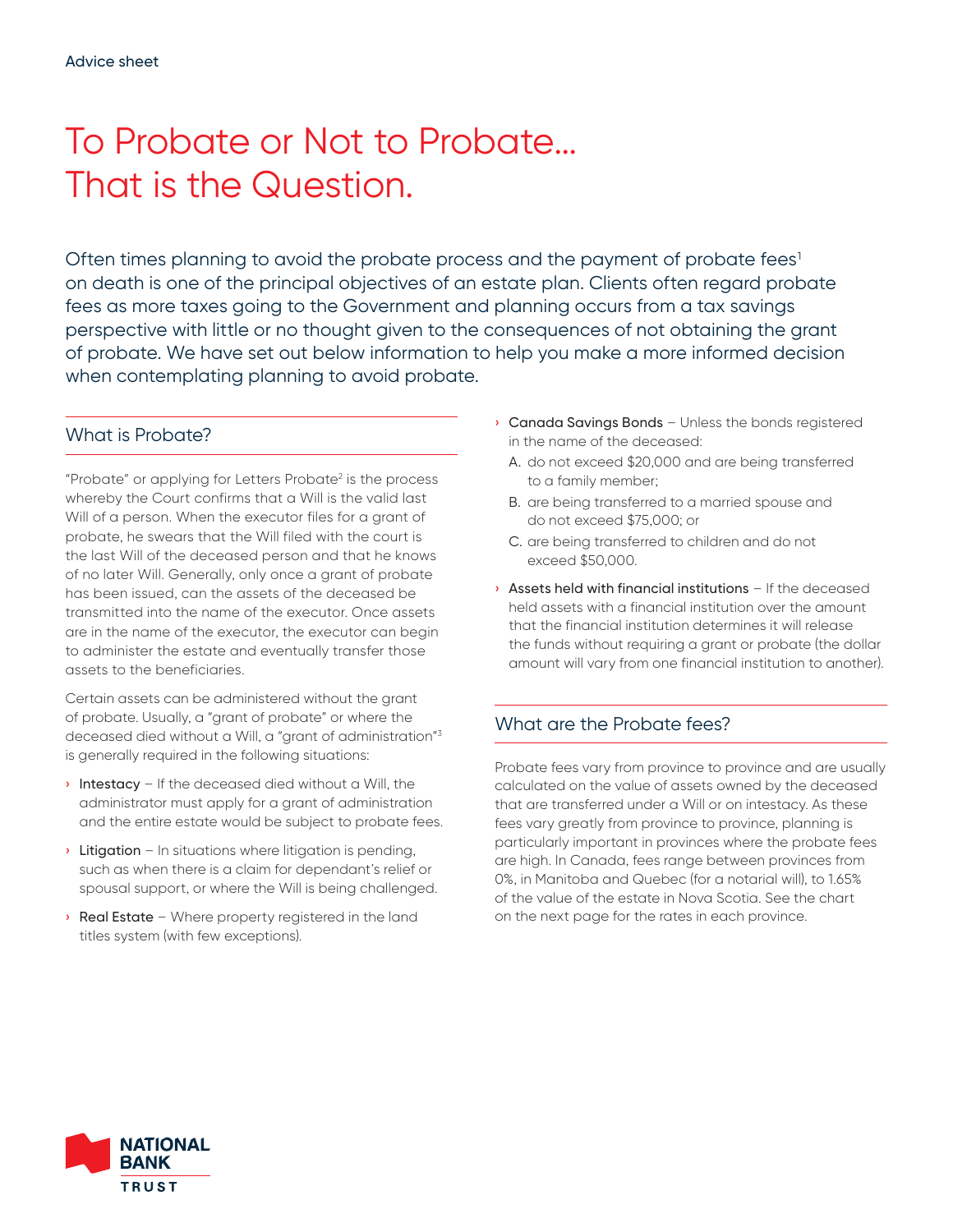#### **Probate Fees\***

| Province/Territory           | <b>Estate Value</b>            | <b>Probate Fee</b>                                                                   |
|------------------------------|--------------------------------|--------------------------------------------------------------------------------------|
| Alberta                      | Less than or equal to \$10,000 | \$35                                                                                 |
|                              | Over \$10,000 to \$25,000      | \$135                                                                                |
|                              | Over \$25,000 to \$125,000     | \$275                                                                                |
|                              | Over \$125,000 to \$250,000    | \$400                                                                                |
|                              | Over \$250,000                 | \$525                                                                                |
| <b>British Columbia</b>      | Less than \$25,000             | No fee                                                                               |
|                              | Over \$25,000 to \$50,000      | \$200 basic fee plus \$6 per \$1,000 or portion thereof over \$25,000                |
|                              | Over \$50,000                  | \$200 basic fee plus \$150 plus \$14 per \$1,000 or portion thereof<br>over \$50,000 |
| Manitoba                     | <b>All Estates</b>             | No fee                                                                               |
| <b>New Brunswick</b>         | Under \$5,000                  | \$25                                                                                 |
|                              | Over \$5,000 to \$10,000       | \$50                                                                                 |
|                              | Over \$10,000 to \$15,000      | \$75                                                                                 |
|                              | Over \$15,000 to \$20,000      | \$100                                                                                |
|                              | Over \$20,000                  | \$5 per \$1,000 or portion thereof                                                   |
| Newfoundland and Labrador    | Less than \$1,000              | \$60                                                                                 |
|                              | Over \$1,000                   | \$60, plus \$0.60 per \$100 over \$1,000                                             |
| <b>Northwest Territories</b> | Less than \$10,000             | \$25                                                                                 |
|                              | Over \$10,000 to \$25,000      | \$100                                                                                |
|                              | Over \$25,000 to \$125,000     | \$200                                                                                |
|                              | Over \$125,000 to \$250,000    | \$300                                                                                |
|                              | Over \$250,000                 | \$400                                                                                |
| Nova Scotia                  | Less than \$10,000             | \$85.60                                                                              |
|                              | Over \$10,000 to \$25,000      | \$215.20                                                                             |
|                              | Over \$25,000 to \$50,000      | \$358.15                                                                             |
|                              | Over \$50,000 to \$100,000     | \$1,002.65                                                                           |
|                              | Over \$100,000                 | \$1,002.65, plus \$16.95 per \$1,000 or portion thereof over \$100,000               |
| <b>Nunavut</b>               | Less than \$10,000             | \$25                                                                                 |
|                              | Over \$10,000 to \$25,000      | \$100                                                                                |
|                              | Over \$25,000 to \$125,000     | \$200                                                                                |
|                              | Over \$125,000 to \$250,000    | \$300                                                                                |
|                              | Over \$250,000                 | \$400                                                                                |
| Ontario                      | Less than \$50,000             | No fee                                                                               |
|                              | Over \$50,000                  | \$15 per \$1,000 or portion thereof                                                  |
| <b>Prince Edward Island</b>  | Less than \$10,000             | \$50                                                                                 |
|                              | Over \$10,000 to \$25,000      | \$100                                                                                |
|                              | Over \$25,000 to \$50,000      | \$200                                                                                |
|                              | Over \$50,000 to \$100,000     | \$400                                                                                |
|                              | Over \$100,000                 | \$400, plus \$4 per \$1,000 or portion thereof over \$100,000                        |
| Saskatchewan                 | All estates                    | \$7 per \$1,000                                                                      |
| Yukon                        | Less than \$25,000             | No fee                                                                               |
|                              | Over \$25,000                  | \$140                                                                                |

Quebec charges a flat fee where a person files a request for a will verification with the Superior Court. A notarial will does not need to be probated. The cost is between \$106 and \$119 for non-notarial wills.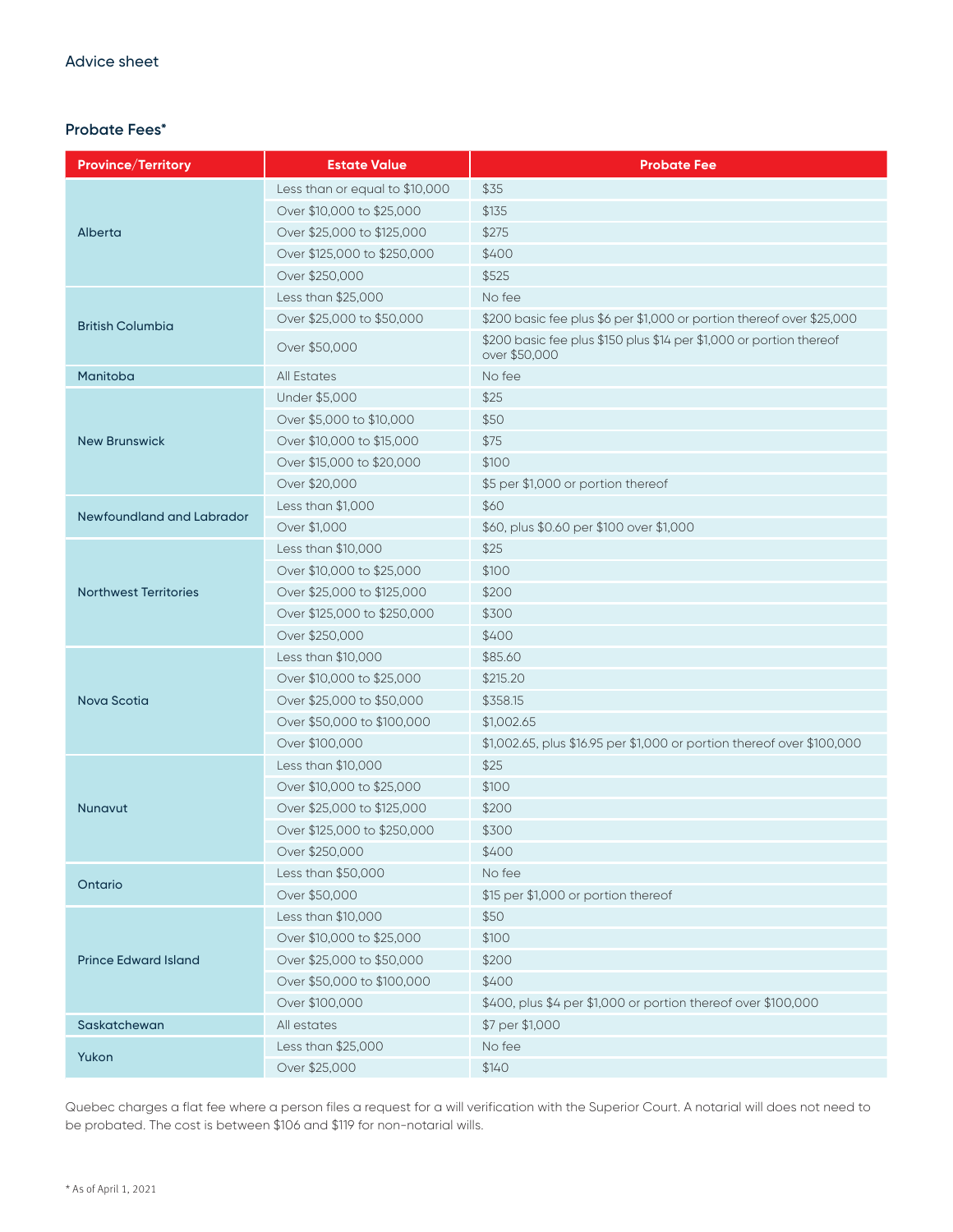### What are the benefits of Probate?

Probate serves several purposes, including the following:

#### **1. Protects the executor or administrator**

Probate protects the executor under a Will or an administrator, when there is no Will, from liability when transferring assets of the estate to a beneficiary. Take the case of Justine Cerro's estate. She was a widow who made a Will naming Charity X as her sole beneficiary. Her estate was valued at over \$8M mostly composed of investment assets held in a private company. The charity was very eager to obtain its gift. Justine's executor was Brian, her brother. Brian knew of Justine's intention to benefit Charity X so the Will that he found naming Charity X as the sole beneficiary appeared to be in keeping with the intention she expressed to him. With the charity's encouragement Brian made the decision to transfer the shares of the private company to Charity X without obtaining the grant of probate. However, Justine had written a holograph Will days before she was admitted to the nursing home, changing her beneficiary and stating the reasons why. Brian found himself in the embarrassing position of having to recover the shares of the private company from the charity.

In this situation Brian was fortunate. Charity X was co-operative in returning the shares. If the beneficiary under the first Will had not been Charity X but someone who refused to return the shares, Brian may have been personally liable for the legal costs that would have been incurred to recover the shares. If Brian had obtained a grant of probate of the first Will, he would likely have not been personally liable for those legal costs.

#### **2. Limits potential court claims**

The date of the grant of probate also starts the clock running for certain claims that may be made against the estate. In some provinces persons who were the deceased's dependants may commence legal proceedings to claim more of the deceased's estate than what the Will provides for them. However, in most provinces the legal proceedings must be commenced within a certain period of time (referred to as the "limitation period"), typically 6 months, following the date of the grant of probate. If a grant of probate is not obtained, the limitation period does not start to run and the deceased's dependants may at any time commence proceedings, even after the estate has been distributed to the beneficiaries under the Will.

#### **3. Facilitates administration**

Without the grant of probate the actual administration of the estate may take longer. Financial institutions may require indemnities and letters of direction before they release the deceased's monies held with them when there is no grant of probate. Both the executor and the beneficiaries, assuming that they are all of the age of majority, may be required to sign an indemnity and this can be time consuming and inconvenient depending on the number and location of the beneficiaries.